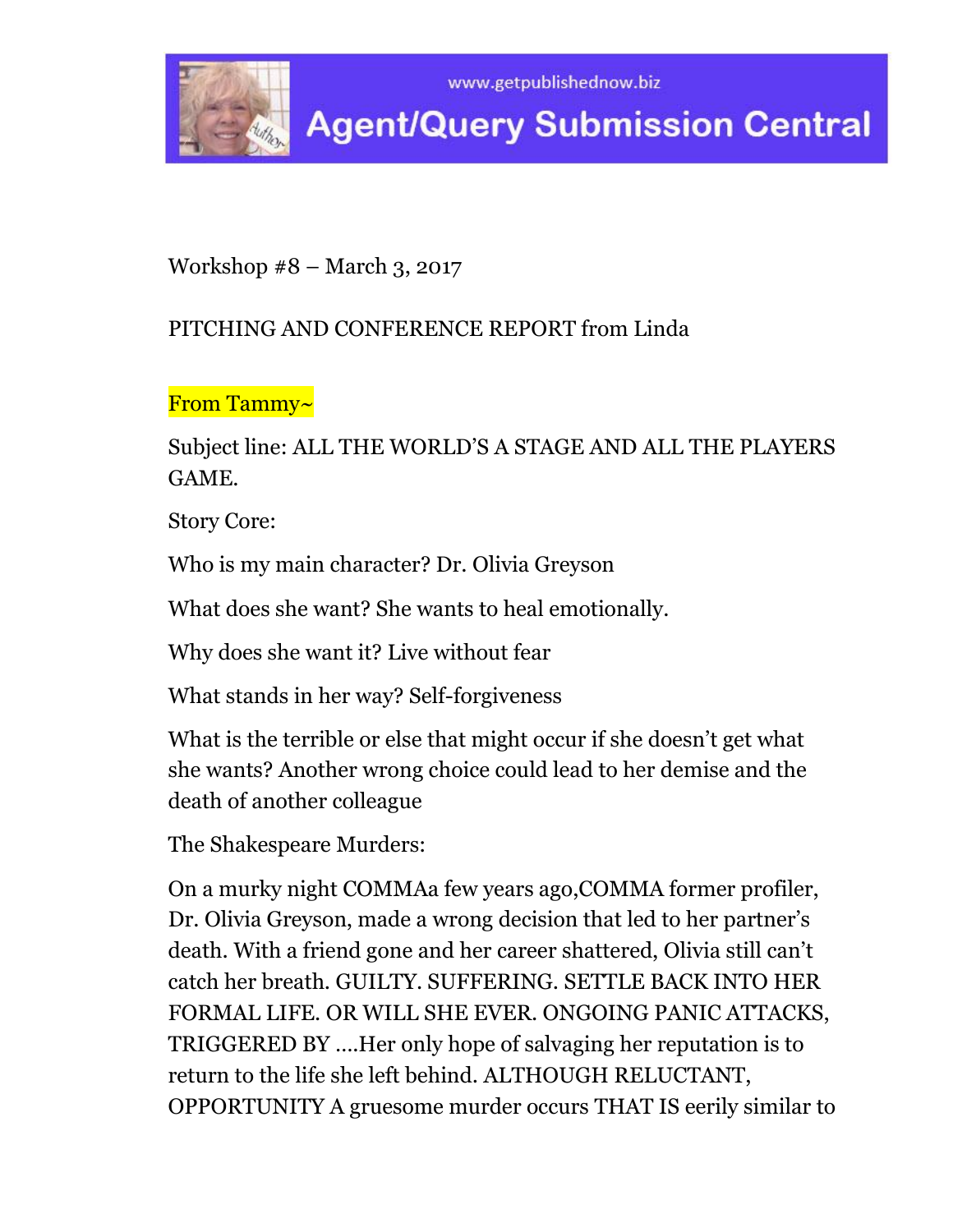the Shakespeare murders from years ago. Olivia sees the chance to redeem herself but fear of another failure weighs heavy on her decision. Will anxiety cripple her progress before she can rewrite his HER/HIS/THEIRtwisted play? Or will the curtain fall on her? CURTAIN FALL IS A GOOD LINE. NOT CLEAR IN RE CONNECTION TO PLAY OF SHAKESPEARE. WHAT IS EERILY SIMILAR? FIRST TEASE MIGHT BE ABOUT HER STRUGGLE TO GET BACK IN THE GAME. HER RELUCTANCE.

A beautiful, young redhead is brutally murdered. FOUND IN COSTUME. Clutched in her lifeless hand is a Shakespearean quote, SIMILAR TO like a series of murders that terrorized Atlanta ten years prior. Olivia steps back into the gritty world of profiling to determine if a copy-cat is at work or if the elusive Shakespeare killer has returned. The cryptic message hidden in the quotes takes her through the seedy world of politics and organized crime to an underground network that harbors a long buried secret. HINT AT WHAT THIS MAY BE TO HEIGHTEN THE TENSION. DOES IT INVOLVE THE POLICE? INVOLVES A SENATOR? SHE DISCOVERS MUCH MORE THAN SHE HAD BARGAINED FOR IN INVESTIGATING THIS CASE. Leads from one CORRECTION TO ANOTHER. OPENS UP PANDORA'S BOX FOR THE CASE AND FOR HER. CORRUPTION, COSTUMES, AND SHAKESPHERE QUOTES. As the case progresses, clues point to someone close to the investigation WHY? and when a young colleague OR HER ASSIGNED PARTNER? from the coroner's office goes missing, Olivia fears the killer is closing in. Unsure who to trust, Olivia puts herself in jeopardy to unravelS the twists and turns that bring her EVER CLOSER face-to-face with the killer. She's forced to re-live the same peril that led to her previous failure. This time she must alter the outcome if she and her colleague are going to make it out alive. DOES SHE NEED TO BE FOUND? WHY SHOULD OLIVIA CARE ABOUT THE MISSING COLLEAGUE AND WHAT TIES THIS PERSON TO THIS CASE? But, Olivia's reentrance into the limelight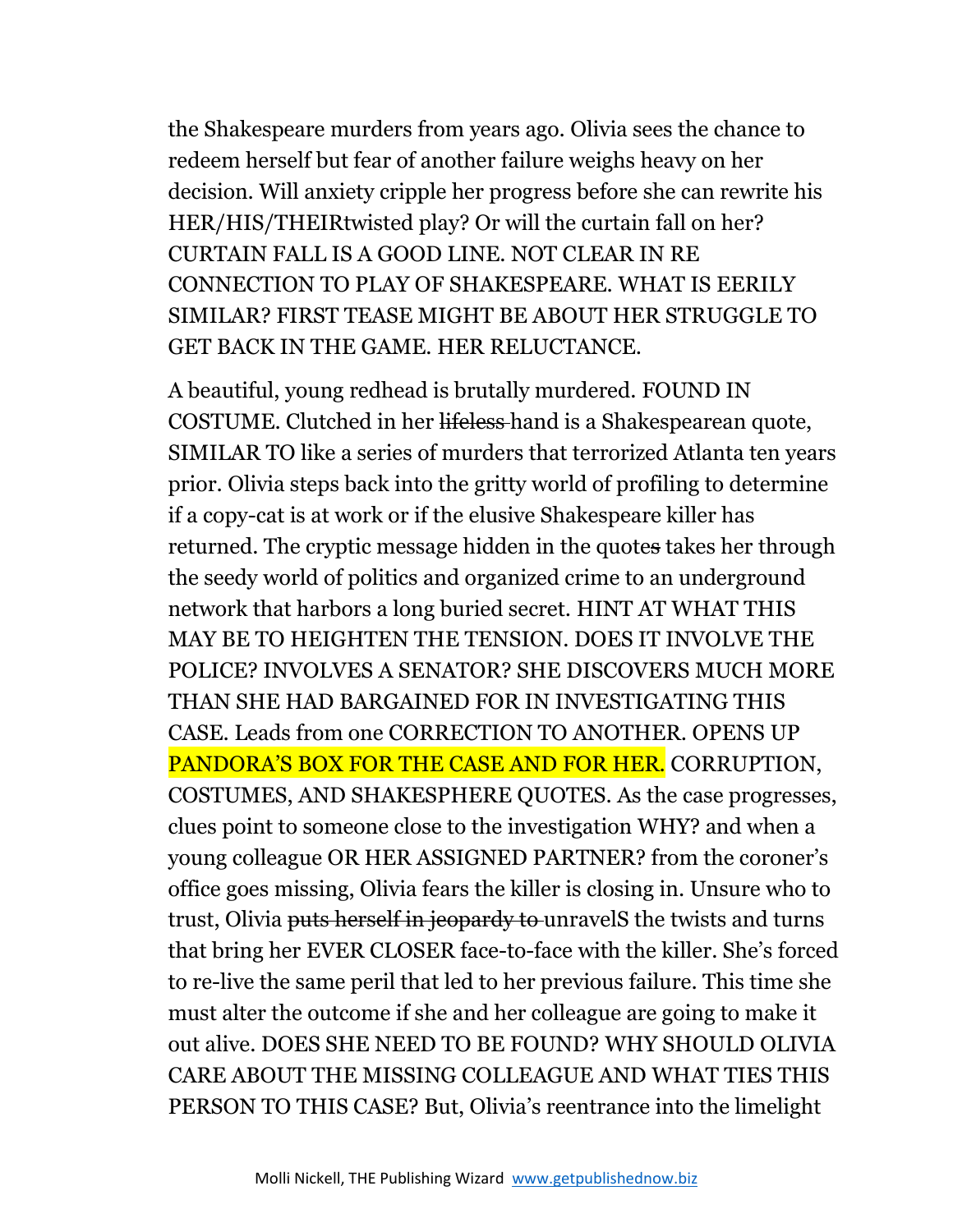DIMS<del>is quickly dimmed</del> as unfamiliar dangers tilt the **precarious** balance from her emerging victorious to her tragic demise. SAME THREAT AS AT THE END OF THE FIRST PARAGRAPH. MAKE IT DIFFERENT, OR WORSER. WHO OR WHAT IS THE KILLER PROTECTING.

THE QUOTES TAKE HER DOWN INTERESTING PATHS, DIFFERENT LEADS. KILLER DRESSES THE VICTIMS.

ARE THE DANGERS UNFAMILIAR? OR ARE THEY SIMILAR IN FEELING AND XXXXX AS THOSE SHE FACED AND FAILED TO RESOLVE BEFORE?

IS IT POSSIBLE TO WRITE THIS SO THAT THE MISSING PERSON IS ALSO HER NEWLY ASSIGNED PARTNER, TO MAKE THE SITUATION PARALLEL TO WHAT IT WAS LAST TIME?

The Shakespeare Murders is a word crime thriller/mystery. My background is in scientific research. I've co-authored several peerreviewed articles. I am also an active member of a writer's critique group.

Thank you for your consideration

From Janet~ (submitted Feb 17)

TITLE AND SUBJECT LINE: Glass Promises

Professor Grace Stone was a new mother and happily married (or so she thought) when her husband and his mistress were killed in a CAR ACCIDENT natural disaster. The pressures of single motherhood are multiplied for Grace when LILY, HER FOUR-YEAR-OLD, BEGINS TO DEMAND THAT MOMMY "FIND HER A DADDY." her fouryear-old daughter, Lily, demands she "find her a daddy." As an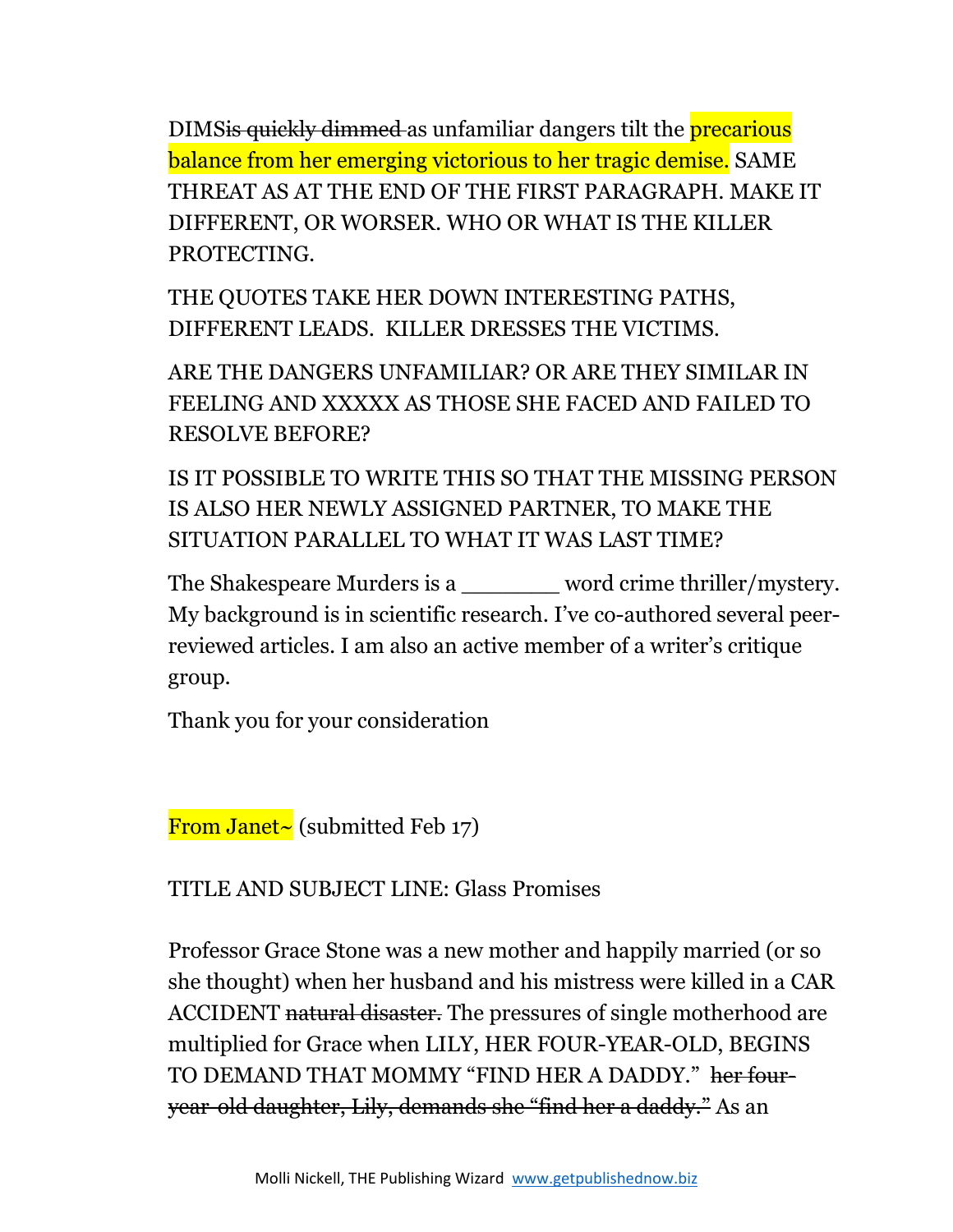orphan and the offspring of an illicit affair, Grace knows the heartbreak of rejection all too well. Is the possibility of love worth the cutting pain of glass promises?

Despite a persistent fear of being vulnerable again, Grace begins to date. She meets Beau, another victim of a cheating spouse, but is reluctant to pursue a relationship with him. HOWEVER, SPURRED BY A STRONG ATTRACTION, Without intending to, she falls into Beau's passionate embrace spurred by a strong attraction. At a ritzy charity event, Grace's uncanny resemblance to her dead mother causes an incident which reveals relatives she didn't know existed. She believes her days of longing for a family are over, but complications arise BECAUSE/SINCE/NOW THAT BEAU, (OR BEAU'S STATUS IS CHANGED. HE NOW IS HER STEP-COUSIN) HER LOVER, IS NOW HER STEP-COUSIN. MAKE SURE THIS IS CLEAR SO THE READER DOESN'T HAVE TO STOP AND WONDER, "SAY WHAT?" when her lover is now a step-cousin. PLUS, Also Beau's sister refuses to accept Grace and sees her as an unwanted bastard. She is forced to reassess the value of a family when Lily is terrorized by another child during a holiday gathering. ALTHOUGH Mounting pressures FROM BEAU'S FAMILY trigger an estrangement from Beau, but Grace is determined to secure a place in his love-scarred heart. Will her efforts succeed or will she and Lily be forced to soldier on as a lonely family of two? QUESTION: IS IT HIS FAMILY OR JUST HIS SISTER?

My 68,200 word completed romance, GLASS PROMISES, won third place in the 2016 Royal Palm Literary Award competition. I am a member of the Florida Writers Association, Romance Writers of America, Coral Springs Writers Group, a board member of the Florida Romance Writers, and assistant chairperson for the annual Coral Springs Literary Festival.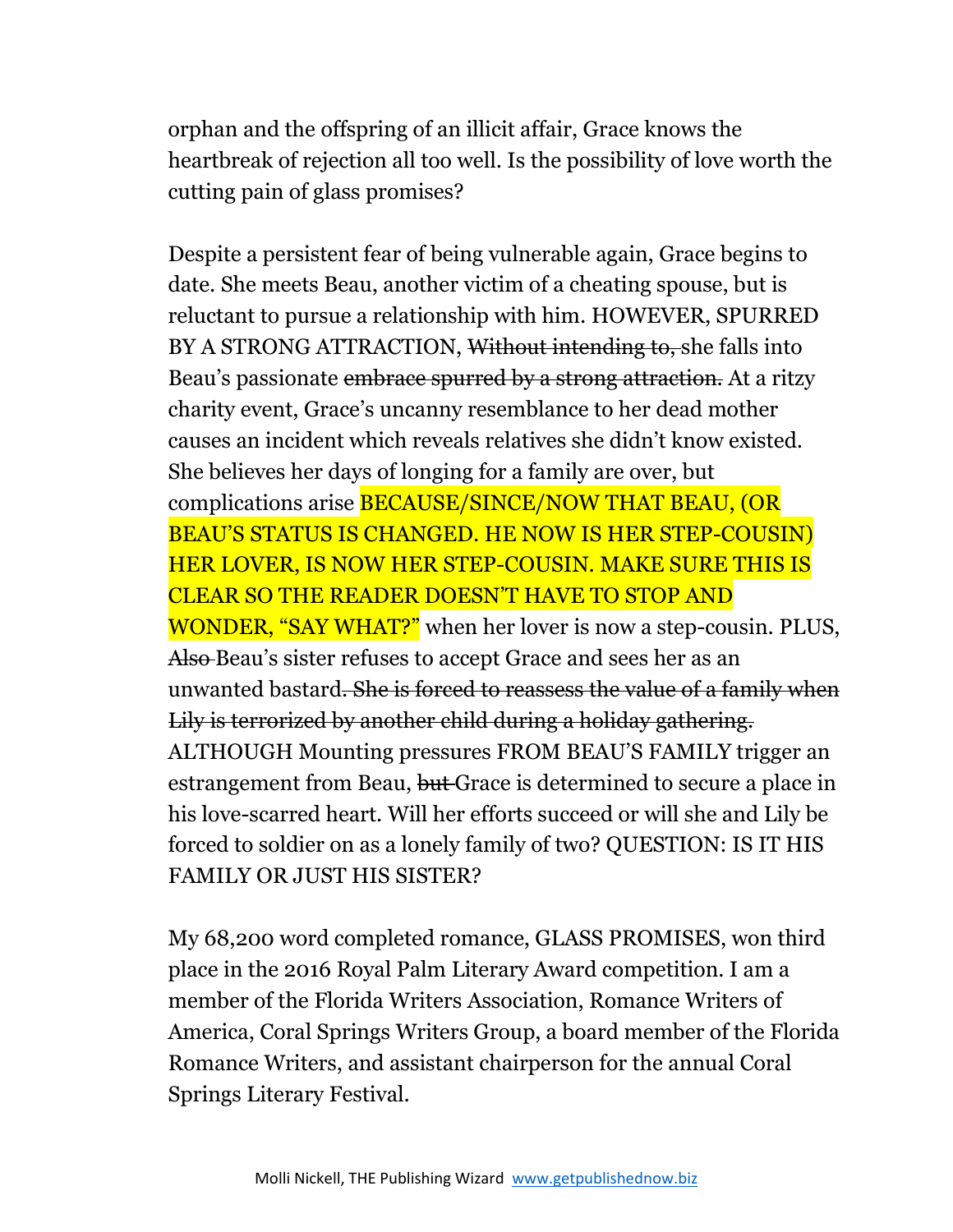#### Synopsis:

Two years into her marriage, Grace Stone is left a widow with a newborn daughter. She obtains her PhD, secures a tenured university position, creates close friendships, and pays off the mortgage on her home. Life is good except for Lily's persistent preschooler demands for a daddy. Despite her vulnerability and fear of rejection, Grace cannot deny her child the love of a father.

She reenters the complicated world of relationships with speed dating. Weeks later, when her car is totaled in a freak construction accident, Grace encounters Beau, one of her rejected five minute speed dates. After he assists Grace with the purchase of a new vehicle, they become intimate…in her garage…on the trunk of his car. Appalled by her loss of control, she shuts down the relationship. However, Beau's patience and genuine feelings for Grace and Lily compel CONVINCE her to give him another chance.

When Grace ACCIDENTALLY discovers a family connection to Beau's stepmother, she's thrilled to have finally found living relatives. But tensions flare when Beau's sister, Gen, views GRACE her as an illegitimate interloper. This strife drives Grace to press Beau for a commitment. BUT, Instead of a vow of love, he reveals the emotional scars inflicted by his ex-wife and admits he fears risking his heart again. With no hope of a future together, Grace is heartbroken and ends their relationship

HMMM. I FEEL YOU NEED A SENTENCE THAT TELLS HOW/WHY SHE ATTENDS A FAMILY THANKSGIVING PARTY. IS SHE WELCOME? DO SHE AND BEAU AMICABLY PART AND HE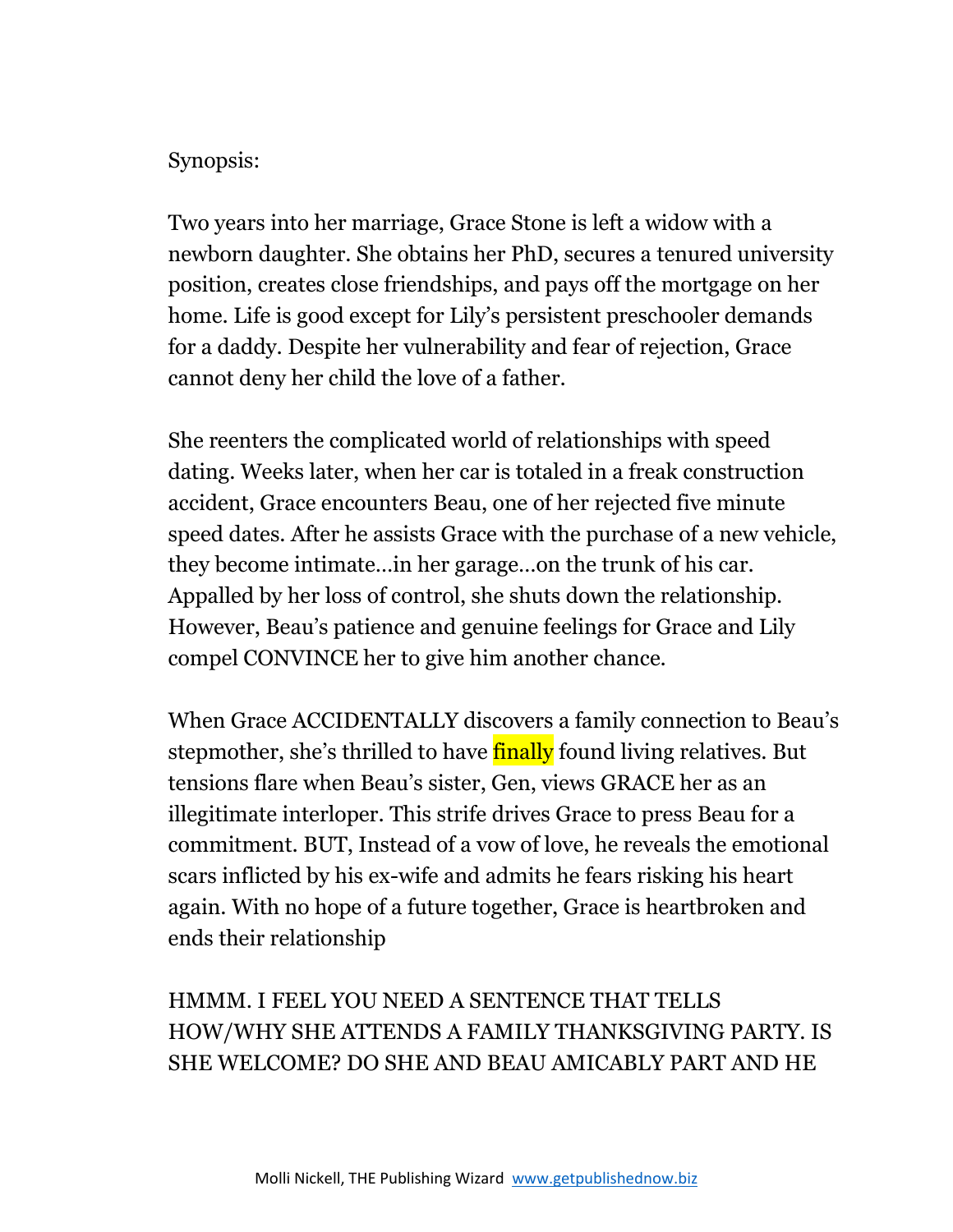# INVITES TO REMAIN AS A PART OF THEIR FAMILY? WHY WOULD HE?

When she and Lily are invited to the family's Thanksgiving dinner, Grace is concerned about awkwardness between her and Beau. The get-together goes well until Lily, DURING A GAME OF HIDE 'N SEEK, is traumatized WHEN GEN'S DAUGHTER LOCKS HER IN A CLOSET. from being locked in a dark cabinet by Gen's daughter. CLARIFY DURING HIDE AND SEEK GAME Grace wonders if an extended family is worth all the drama. However, her deep feelings for Beau and a growing attachment to her warts-and-all relatives confirms their value to her. To win Beau's love and his sister's acceptance, Grace maps out a campaign.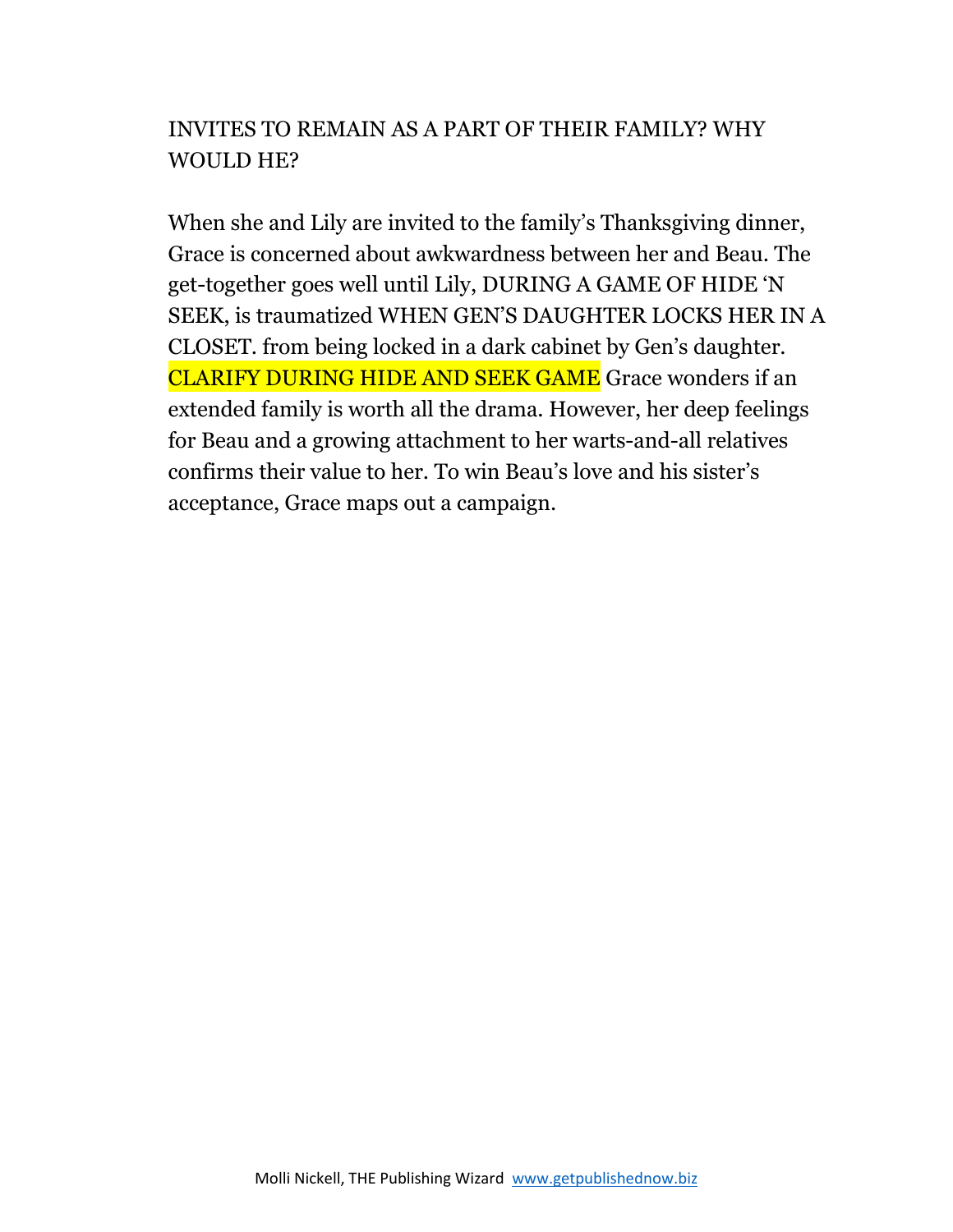Tapping into her intellect and femininity, Grace appeals to Beau's masculine desires with flirtations and food. She provides support to Gen who ALSO HAS BEEN has also been wounded by marital infidelity. On Christmas Day, Lily SOBSsobs becomes upset when she receives A BICYCLE FROM BEAU. Beau's gift. She tells him "only daddies should give bikes to little girls." TOUCHED BY LILY'S TEARS, BEAU REALIZES HOW MUCH HE LOVES LILY AND GRACE. HE PROFESSES HIS LOVE AND GRACE Grace's strategy with Beau is rewarded when he professes his love. She encourages him to commit to their relationship so they can build a future together. Six months later their promises (QUESTION: what promises?) are finalized on their wedding day. THIS LAST SENTENCE STILL DOESN'T WORK . . . NOT SURE WHY.

BRIA: SUBJECT LINE: The girl who saves the king. Epic fantasy.

Who is the story about? Chloe, the chantress.

Telling about: Show it, don't tell about it.

Tell as a story. Do NOT DESCRIBE IT.

Start with Chloe. Hiding her race in a human country. Thought to be a witch if she revealed herself. Lady in waiting for the princess. She is to prevent the king from being killed.

#### From Vicki

It followed her to school one day, breaking all the rules. Who is the story about: Sadie What does she want: to fit in like a normal teenager What stands in her way: lack of self-esteem What is the terrible or else: Suicide

Query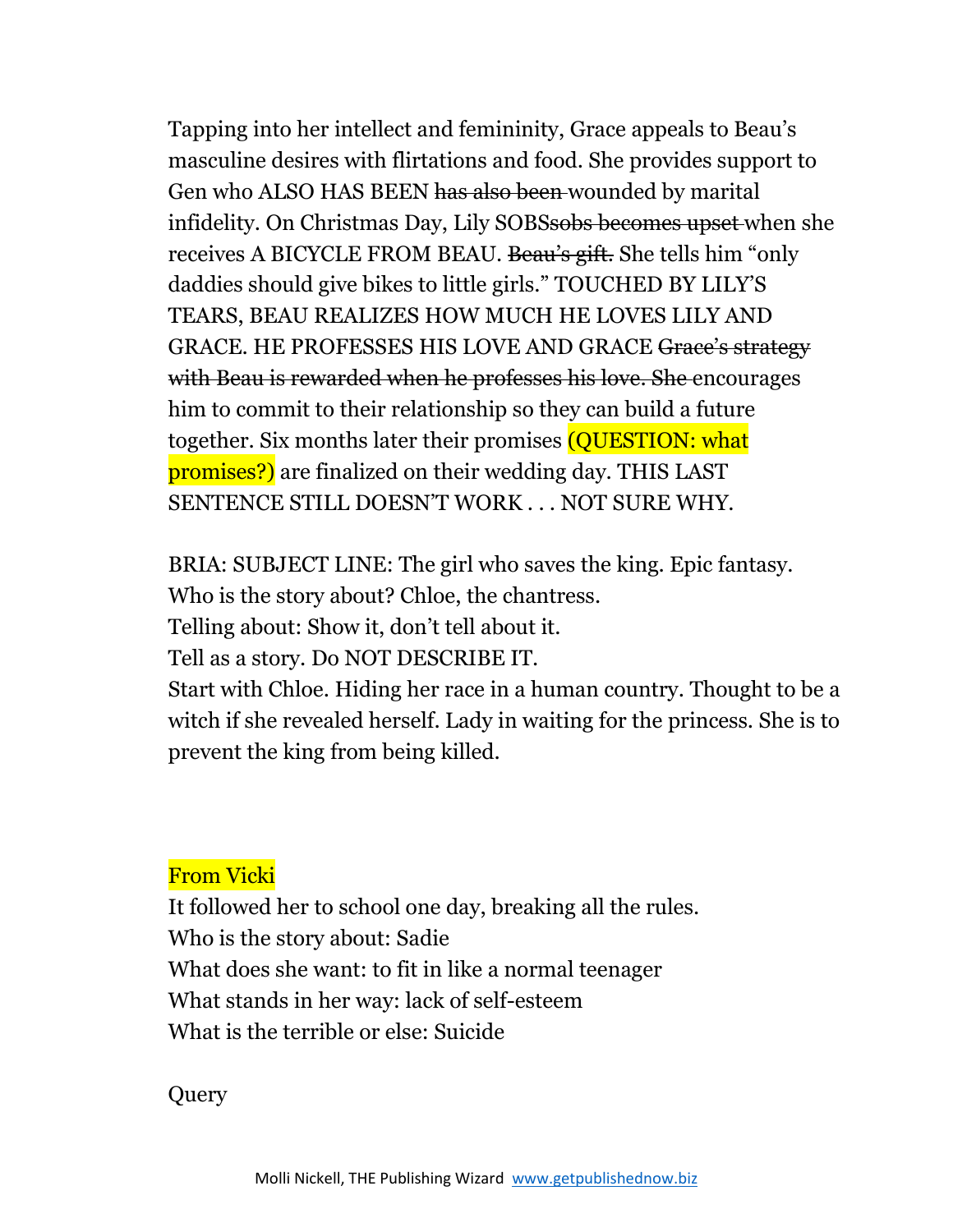Born with cerebral palsy Sadie hides her disability behind long skirts. Her peers taunt the "cripple geek" whenever she wobbles by, and Sadie endures a painful life of loneliness. Until Finn, a British exchange student arrives. He sees beyond Sadie's walk and insecurities. Sadie finds laughter, learns to cheat at poker, and harmonizes with Finn, on her original songs. When the school year ends, Finn returns home. He vows to visit, but Sadie's convinced she'll never see him again. Sent to her grandmother's Catskill Mountain house for the summer, the isolated setting is the perfect refuge to end her life. Yet in the forest, as at school, Sadie senses someone watches.

# MENTION THAT SEVERAL SUICIDE ATTEMPTS ARE THWARTED, AS IF CONTROLLED BY SOMEONE ELSE. FINALLY SADIE MEETS THE BEING WHO HAS BEEN PREVENTING HER FROM KILLING HERSELF. DEVILIA, A HAND-SIZED FAIRY

A tentative friendship evolves. When school begins, Sadie allows Devilia to live with her in the city. Although Devilia promises not to leave Sadie's room, she disobeys CURIOUS TO KNOW MORE ABOUT SADIE'S WORLD. On a field trip to the Natural History Museum, Devilia lures hundreds of butterflies to land on Sadie. They lift her skirt, revealing Sadie's crooked legs. The event goes viral. Humiliated, Sadie feels even more like a freak. Finn IMs "How cool! Wish I'd been there." He reveals that he's helping a mate sell "merchandise" so he can buy a plane ticket to visit her. Intuition tells Sadie that Finn's dealing drugs. Sadie convinces Devilia to stop Finn in person. ASAP. Devilia, terrified she'll die in the cyber world, conjures fairy magic and disappears in a flash of energy, emailing herself to Finn. Sadie waits and waits, messaging Finn frantically. No response. Finn is gone. Devilia is gone. And without them in her life, Sadie also wants to be gone.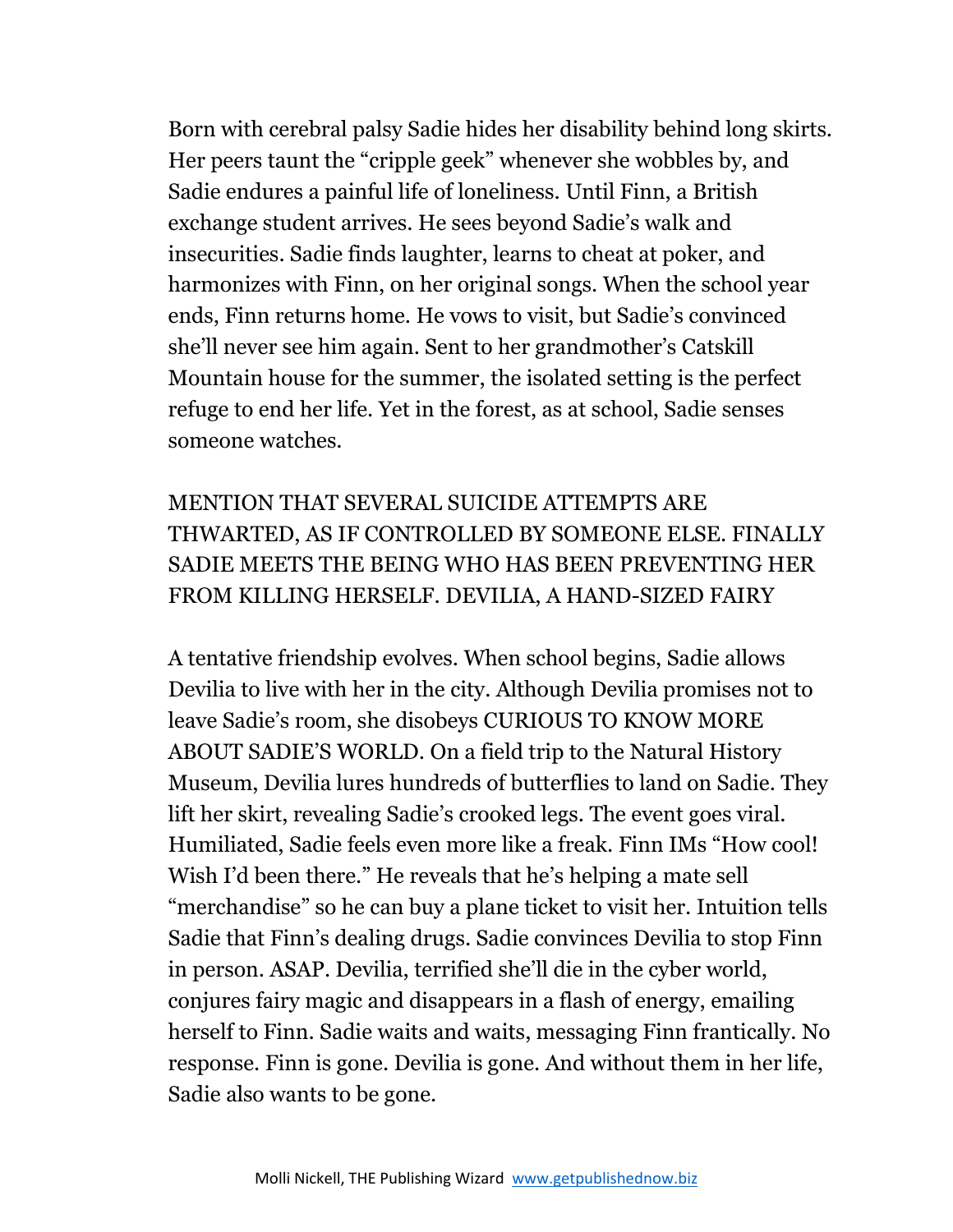My YA (and possibly MG) novel "Crooked" is complete at 75,000 words. I'm a member of SCBWI, attend writers' conferences and workshops, and have participated with a Writer's Group and writing partners since 2004. Thank you for your time and consideration. (371 WORDS)

#### Synopsis:

SUGGEST YOU DO NOT BEGIN SYNOPSIS WITH BACK STORY ABOUT GRANDMA'S HOUSE ETC. GOING MAD. YOUR STORY BEGINS WHEN SHE FAILS AT SUICIDE. SHE AND DEVILIA MEET AND THIS LAUNCHES THE ADVENTURE FOR THEM BOTH.

DELETE THIS: When Sadie arrives at her grandmother's house in the Catskills, her plan of suicide is thwarted. Something she can't see haunts her. At first, Sadie believes she must be going mad, which would be far worse than being dead. Or perhaps it is a ghost. Whatever it is, it seems to know a lot about her. When her tormenter finally shows its face, Sadie runs, terrified. A fairy just attacked her.

CONSIDER SHIFTING SOME OF THE INFO FROM YOUR QUERY TO BEGIN YOUR SYNOPSIS.

**After swallowing a handful of pills, Sadie wakes, dazed from a failed suicide. An unseen entity follows her every move. Her computer sends out electrical flashes and her iPod turns itself on, playing Beatle's songs. Sadie finally discovers her culprit, Devilia, a mischievous hand-sized fairy. Devilia, lost in the human world, and Sadie, alone in a cruel teenage world, both yearn to belong.**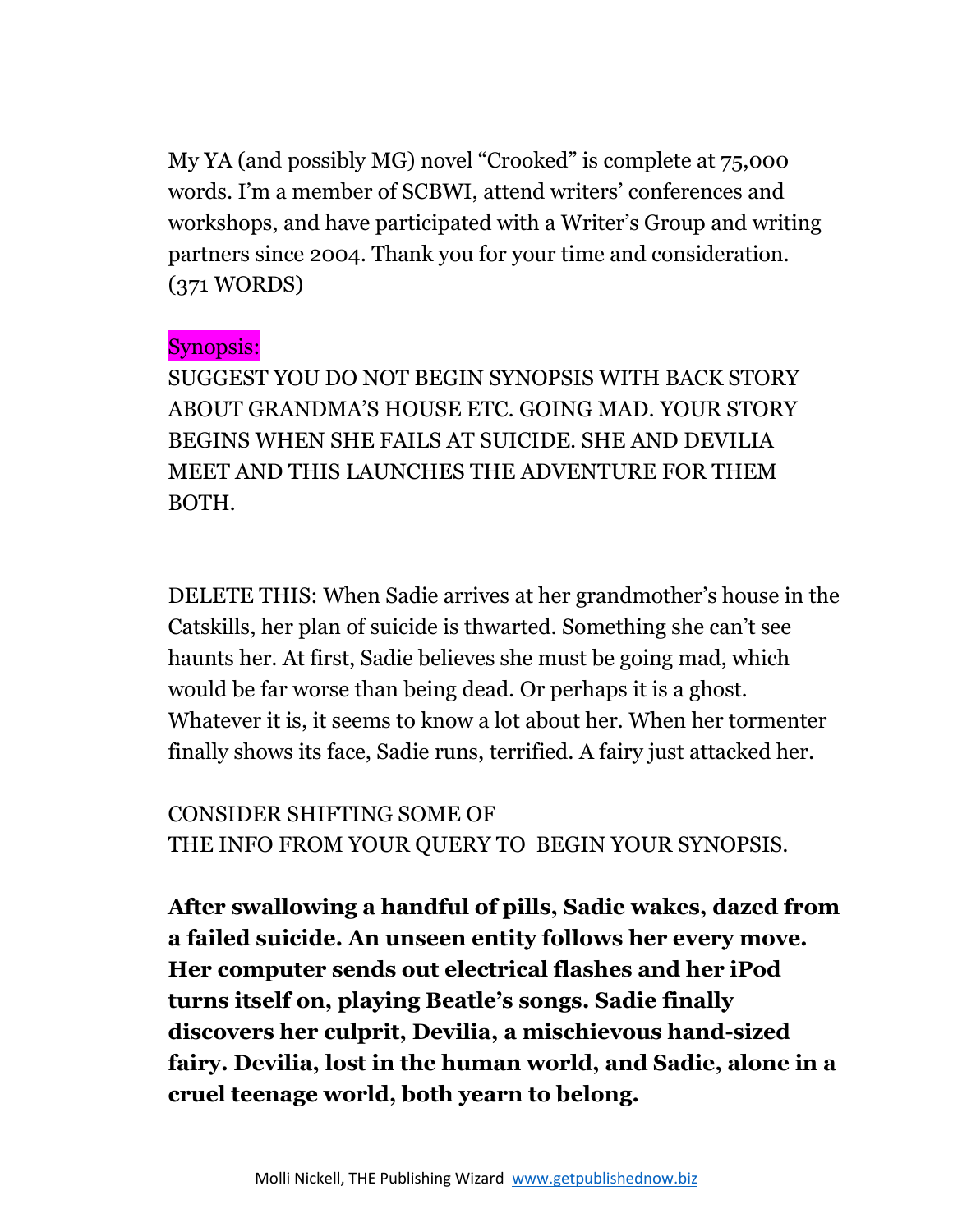LEAD INTO NEXT PARAGRAPH WITH COMMENT ABOUT HOW CAUTIOUSLY THEY APPROACH A FRIENDSHIP. ABOUT HOW BOTH ARE OUTSIDERS. Once Sadie's fear subsides, she anticipates their next meeting. Soon their lives intertwine, and Sadie develops a fondness for Devilia. Their cautious alliance leads to companionship. At summer's end, Sadie allows Devilia to live in her room in the city. Devilia demands to attend school. Sadie sets forth strict rules; stay invisible in public and no magic. Devilia agrees. But when a group of girls tease Sadie, Devilia uses her invisibility to disgrace them in front of their peers. They take their anger out on Sadie, pushing and shoving her. Sadie's rage, from years of scrutiny, explodes. She fights back, with the assistance of the unseen Devilia. Sadie's shocked at the fairy's strength, and worries the girls may plan revenge. IS THIS NECESSARY? ABOUT REVENGE. DOES IT PLAY OUT IN THIS STORY AS TOLD SO FAR?

Then, during a field trip, Devilia is the cause of a small miracle WITH THE BUTTERFLIES AND Sadie becomes a YouTube sensation. Television stations clamor for Sadie's story but she avoids them. Her "girl torturers" create a Facebook page calling Sadie a witch. Sadie blames Devilia and wants her gone. But could Devilia survive in the city without Sadie? And could Sadie release this small being who fills her life with adventure as well as complications, and joy?

# NEED TO CLARIFY IN RE THE TIME LINE BETWEEN BUTTERFLY EVENT, DEVILIA TO ENGLAND, BACK TO NY, AND THEN TO TV. SPREAD OUT OR IN A SPACE OF A FEW DAYS?

Sadie has NEED A STRONGER VERB further anxiety when she learns Finn hangs out with a DUBIOUS CHARACTER AND IS DITCHING SCHOOL TO SCORE DRUG DEALS. guy named Grocer. Under his influence, Finn ditches school for drug deals. Finn doesn't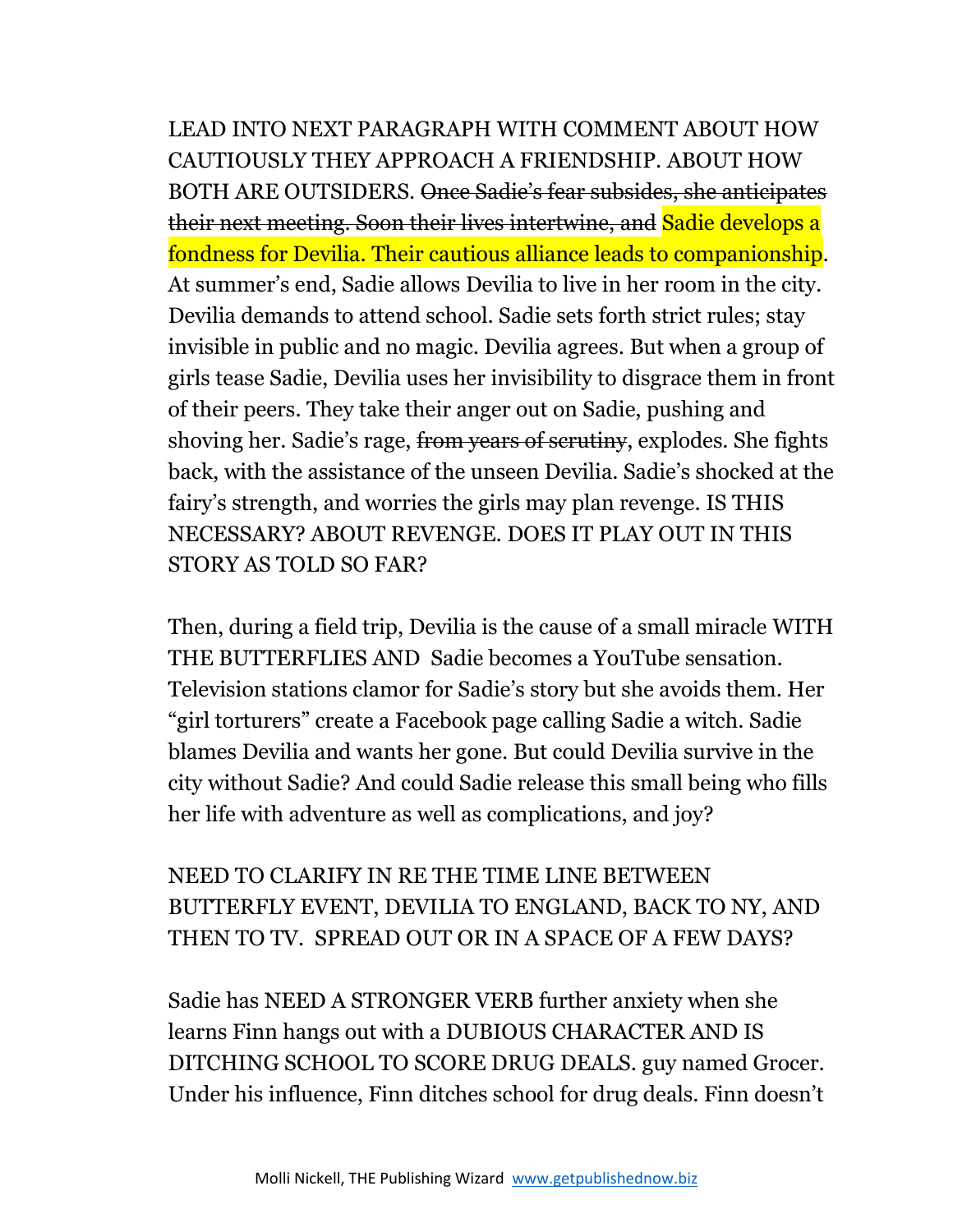tell Sadie he's dealing, but she figures it out. SHE CONFRONTS HIM AND FINN BRAGS ABOUT THE BIG SCORE GOING DOWN. HE'LL USE HIS SHARE TO FLY TO NY. Just as a big score is going down, Sadie begs Devilia to fly through the Internet and convince Finn to STOP. SHE ARRIVES WHILE THE DEAL IS GOING DOWN AND INTERRUPTS THE TRANSACTION BY STARTING A FIGHT. DEVILIA IS CRITICALLY INJURED. straighten out. Devilia follows Finn to the deal and interrupts the transaction by starting a fight. She is critically injured.

Determined to save Devilia, Finn USES THE DRUG MONEY TO FLY grabs Grocer's drug money and flies to New York, AND MEETS meeting Sadie in the Catskills. They carry Devilia to her magical garden with a healing stream and try to revive her, but Devilia fades away into the afterlife.

Although mourning the loss of her little friend, Sadie can no longer evade reporters. On an evening talk show on national television, Sadie speaks with confidence. She blurts out "It was a fairy that caused my miracle." At that moment, Devilia flies out of Sadie's pocket, fully rejuvenated from the healing stream. DESCRIBE THE CHAOS SHE CREATES; CAUSING LIGHTS TO FLASH AND EXPLODE, CAMERAS TO STOP WORKING, EVERYTHONG ELECTRICAL IN THE STUDIO TO GO BESERK. A frenzy of confusion ensues while staff and crew chase Devilia, trying to catch her. SADIE AND FINN ESCAPE TO THE APARTMENT AND ROOFTOP WHERE THEY KISS. Sadie, Finn, and Devilia escape back to Sadie's apartment. That evening on the rooftop, Sadie and Finn kiss. THE SKY FILLS WITH SHOOTING STARS AS DEVILIA BIDS THEM GOODBYE AND FLIES OFF ON HER OWN Devilia fills the sky with shooting stars, ready for a new journey of discovery into the world. Finn returns home and is off to the discipline of boarding school. Weeks later,